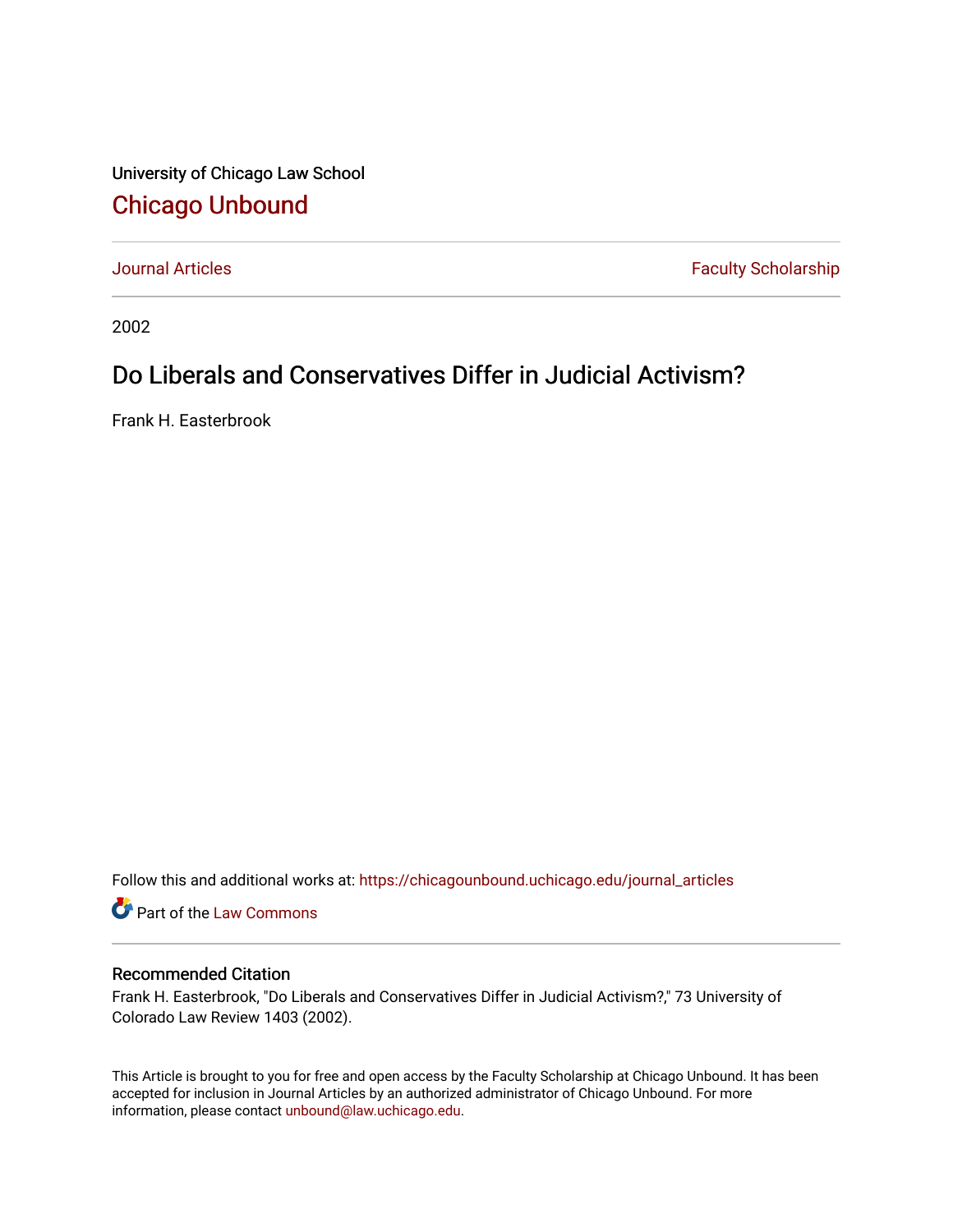# **DO LIBERALS AND CONSERVATIVES DIFFER IN JUDICIAL ACTIVISM?**

#### THE **HON.** FRANK H. EASTERBROOK\*

Everyone scorns judicial "activism," that notoriously slippery term. It began life as the antithesis of "judicial restraint," which also has been hard to pin down. But if "restraint" is good, then "activism" must be bad. When liberals are ascendant on the Supreme Court, conservatives praise restraint and denounce activism. This means that they want liberal Justices to follow yesterday's holdings rather than engage in independent analysis, which might lead to a different conclusion. When conservatives are ascendant on the Court, liberals praise restraint-by which they mean following all those activist liberal decisions from the previous cycle!—and denounce "conservative judicial activism."

The term "activism" thus used is empty, a mask for a substantive position. "Activism" remains, however, a term of opprobrium. Everyone wants to appropriate and apply the word so that his favored approach is sound and its opposite "activist." Then "activism" just means Judges Behaving Badly-and each person fills in a different definition of "badly." Many of the papers prepared for this symposium are aware of the problem, denounce any definition of "activism" that just equates to "wrong decisions, as I see them"—and then offer a definition of "activism" that equates, once again, to Judges Behaving Badly. Do liberals say that failing to adhere to precedent is "activist"? Well, conservatives can claim that *stare decisis* is itself activist!1 Do today's liberals (and yesterday's conservatives) say that refusing on constitutional grounds to enforce an Act of Congress is activist? Well, conservatives can

<sup>\*</sup> Judge, United States Court of Appeals for the Seventh Circuit; Senior Lecturer, The Law School, The University of Chicago. This essay was prepared for *Conservative Judicial Activism,* a symposium sponsored by the Byron R. White Center for the Study of American Constitutional Law and The University of Colorado Law Review, October 19-20, 2001, and is © 2001 by Frank H. Easterbrook. I thank Kate Kraus for comments on an earlier draft.

*<sup>1.</sup> See* Michael Stokes Paulsen, Activist Judicial Restraint (2002) (unpublished manuscript prepared for this symposium).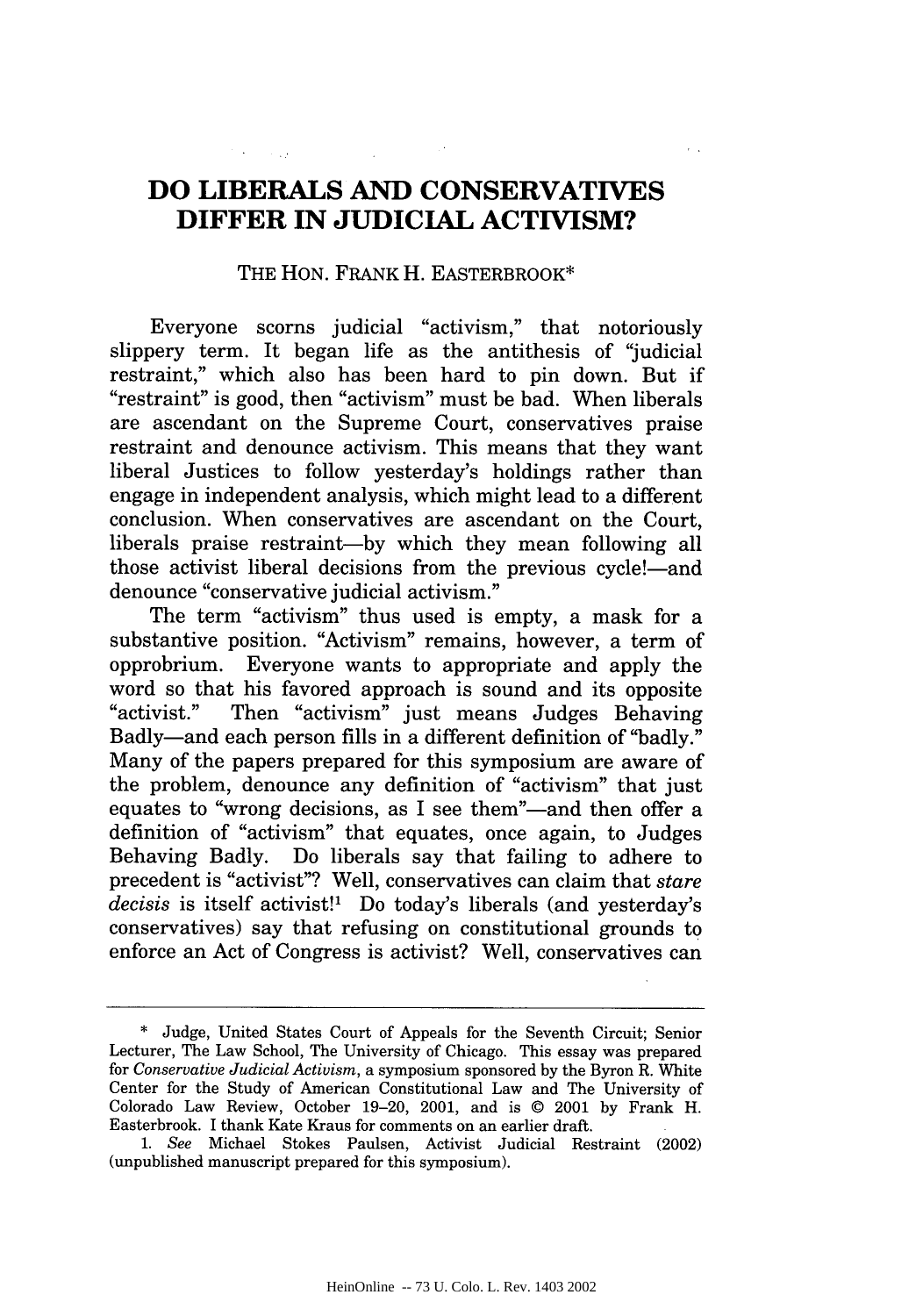claim that *failing* to invalidate an Act of Congress is activist!2 Whee!

This is all good fun—after all, several of the authors who engage in this sport first enter a plea for abolition of the word-but treating the old definitions of judicial restraint (such as adherence to precedent, and permitting the political branches to make policy when the Constitution is ambiguous) as the new definition of "activism" certainly has a deconstructionist flair. Jacques Derrida and Stanley Fish would be proud! But we should oppose Newspeak, even if the revisionist approach to language is coupled with a request that a word or phrase be taken out of circulation. It is better to debate directly what role *stare decisis* or the political question doctrine should play; the word "activism" adds nothing to the analysis with its old definition or a new-fangled one. Likewise we can debate whether, in a nation without a Judicial Review Clause, a judge ever is *required* to hold an Act of Congress unconstitutional. I do not view it as counter-textual to say that a court may on grounds of principle allow the political branches to have their way, even though the judge's preferred reading of the Constitution does not countenance a given statute.3 But assessment of this jurisprudential proposition can't be advanced by asking whether it is, or is not, "activist."

A luncheon address at the end of a conference is too late to suggest what this understanding implies: That the conference should have been held under a different name, or perhaps not held at all. The sunk costs are too great. But it is not too late to ask whether some mileage yet can be got out of the older, more traditional, and less deconstructionist approaches.

Let me start at the beginning, with "judicial restraint." Everyone thinks that those who do *not* share his substantive views should be "restrained." It is a term of praise-for one's opponents, nemeses who sometimes vote correctly notwithstanding their perverse substantive views. This is why liberals think that conservatives are supposed to exercise judicial restraint, so that the John Harlans of the world spread the Gospel according to William Brennan,<sup>4</sup> and the Earl

*<sup>2.</sup> See* Randy E. Barnett, *Is The Rehnquist Court an "Activist" Court? The Commerce Clause Cases,* 74 U. COLO. L. REV. 1275, 1276 (2002).

*<sup>3.</sup> See generally* Frank H. Easterbrook, *Abstraction and Authority,* 59 U. CHI. L. REV. 349 (1992).

*<sup>4.</sup> See* Henry J. Bourguignon, *The Second Mr. Justice Harlan: His Principles*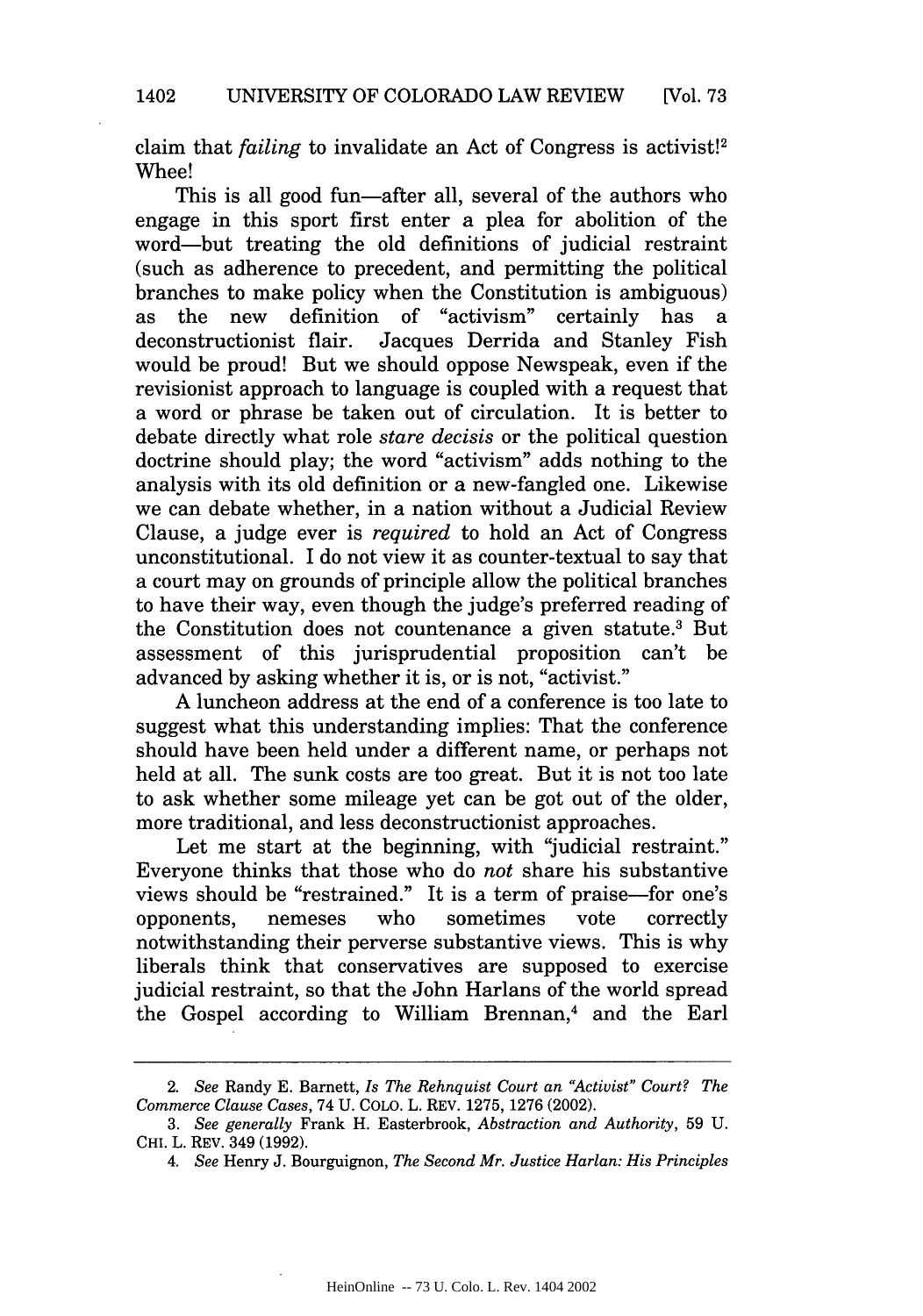Warrens, if restrained, would have kowtowed to the Felix Frankfurters. But the problem is that even this view of "restraint" is muddled, for the putative opponent could vote "correctly" for many reasons, not all of which are principled.

Adherence to *stare decisis* is one. Respect for democracy (coupled with the absence of any clause in the Constitution expressly authorizing judges to have the last word on constitutional meaning, plus the ambiguity of many clauses) is another. Intellectual modesty (often deserved) is a third, and timidity a fourth. Yet a fifth reason is fear that "activist" decisions will breed litigation, which the judge does not want to shoulder; laziness as a reason to deny justified claims of right is a shameful reason for decision, yet it produces "restraint." a sixth is Wexler's conservation-of-judicial-capital approach, shared with Bickel and others, in which judge picks favored rights and throws other litigants to the winds in order to fortify the Court's status.<sup>5</sup> A person who values only the outcome may praise any of these judges as "restrained," but the reasons have very different qualities—and perhaps none of them is praiseworthy. I think that at least the second should play a powerful role in adjudication, but this is an unpopular view-unpopular, that is, with anyone who thinks that five Justices will rally to his substantive banner.

If the meaning of restraint is so debatable, and likewise the question whether restraint so motivated is admirable, then it is predictably impossible to achieve consensus on the meaning of its opposite, activism. The only consensus seems to be that activism is bad. Yet if restraint is not always praiseworthy, why should activism be a word of opprobrium only? I think it best to find a neutral definition of the word. Then we can ask which Justices *are* "activist" (and when), and only after that evaluate whether they have behaved well or poorly.

So even at the very end of the conference, I have the gall to offer yet *another* definition of activism. It is a definition reflecting my view-which I will state but not here attempt to

*of Judicial Decision Making,* 1979 SUP. CT. REV. 251.

<sup>5.</sup> A view simultaneously cruel and false-for if the Court's decisions please several intense minorities it may build a coalition that makes it politically invulnerable. Although Bickel favored the approach, *see* ALEXANDER M. BICKEL, THE LEAST DANGEROUS BRANCH (1962), he recognized some of its vices, such as the unprincipled summary disposition of *Naim v. Naim,* 350 U.S. 985 (1956). *Id.* at 174 n.103.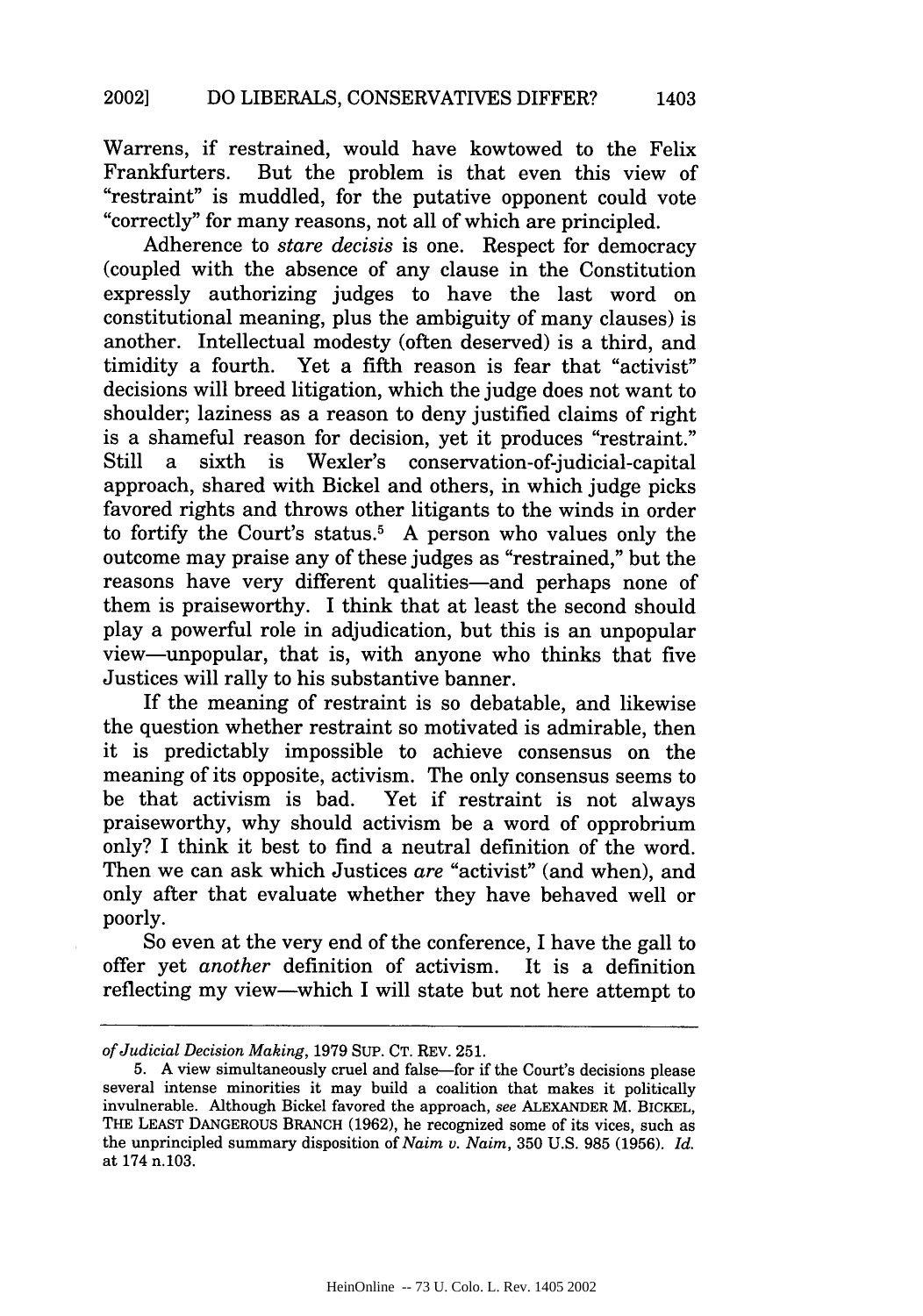justify-that unless the application of the Constitution or statute is so clear that it has the traditional qualities of *law* rather than political or moral philosophy, a judge should let democracy prevail. This means implementing Acts of Congress and decisions of the Executive Branch rather than defeating them. My concern is with national rather than state legislation, for the Supremacy Clause subjects state laws to judicial review more directly than any clause creates review of federal laws. And it is more presumptuous for tenured federal officials to upset decisions of the political branches of the national government, than it is for the national government (of which judges are just agents) to impose its will on the states.<sup>6</sup>

There are three major ways for courts to enhance the power of the tenured judiciary at the expense of the branches that represent today's electorate.  $\therefore$  The most obvious is to declare a law unconstitutional, and on that ground to prevent its enforcement.' A related and only slightly less obvious way is to invoke the canon of constitutional doubt—to say that the law raises tough constitutional questions and will be construed so that they are not presented. (I will come back to this canon.) A third way is to construe the statute to do something other than what it says-something perhaps more congenial to the judge's view of wise policy. Professors of law sometimes disregard this possibility, perhaps because they are fixated on the Constitution and perhaps because they believe that Congress can "correct" any judicial "error." But legislatures do not "correct" judicial decisions, as if they were grading the judges' papers. Legislatures enact new laws, reflecting today's political coalition rather than the one that enacted the original statute.8 It is the original law, not the one that could be passed tomorrow, that is the right benchmark.<sup>9</sup>

Anyway, even if "they can amend" were the right standard, it may be difficult or impossible to do this, if the original law

<sup>6.</sup> Some of these ideas are spelled out more fully in *Abstraction and Authority, see supra* note 3, and my contribution to this Law School's first Rothgerber Conference, *What's So Special About Judges?,* 61 U. COLO. L. REV. 773 (1990).

<sup>7.</sup> This is the sole example of "activism" given by Judge Richard A. Posner in his FEDERAL COURTS: CRISIS **AND** REFORM ch. 7 (1985). Although I offer two additional examples, my debt to his approach should be plain.

*<sup>8.</sup> See, e.g.,* Landgraf v. USI Film Prods., 511 U.S. 244 (1994); Rivers v. Roadway Express, Inc., 511 U.S. 298, 304-09 (1994).

*<sup>9.</sup> See, e.g.,* W. Va. Univ. Hosps., Inc. v. Casey, 499 U.S. 83, 100-01 and n.7 (1991).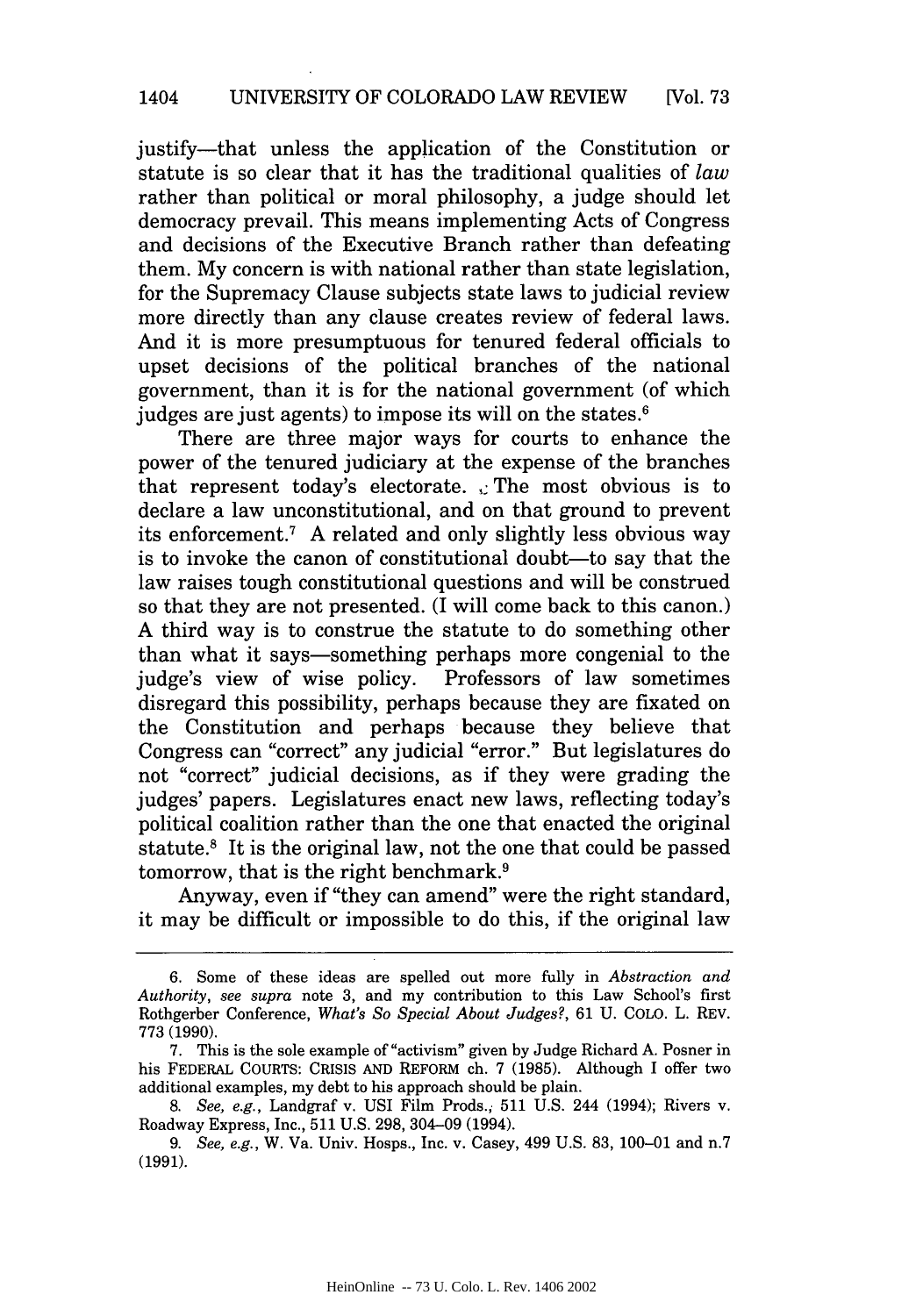was a complex compromise. Suppose Congress had to deal with 50 issues in order to assemble a coalition that could enact any legislation-a commonplace in environmental or civil rights law, and quite common across the board: just look at any session's Budget Reconciliation Act. If the judge interprets a single provision of this package to function more like the judge's own preferences for sound policy, it will be impossible to overturn until the next omnibus compromise, which may be many years away, and could be impossible to overturn, period. These facts are well known to practitioners of public choice and positive political theory. <sup>10</sup>

One great benefit of this understanding of activism as projudge decision making is that it is value-free. If the Constitution *requires* this allocation of authority in a given case, then activism is good. The Constitution, after all, places limits on democratic control, and these limits must be respected. In one respect, though, my definition of activism includes a strategy that I think wholly illegitimate: the canon of construing statutes to avoid constitutional doubt. Because the many hundreds of constitutional decisions over the years represent coalitions of Justices with very different approaches to constitutional law, doubt is everywhere; a large stock of precedents containing incompatible decisions enables almost anything to be "proved" in a semi-logical manner, which greatly increases the domain of constitutional doubts. Thus this canon acts as a roving commission to rewrite statutes to taste. Because doubt is pervasive, Justices can seize on that uncertainty to disregard the actual legislative resolution-yet without finding the law unconstitutional.<sup>11</sup> Judge Friendly astutely observed that this is a *very* different canon from the

<sup>10.</sup> *See, e.g.,* MAXWELL L. STEARNS, PUBLIC CHOICE AND PUBLIC LAW: READINGS AND COMMENTARY (1997); Matthew D. McCubbins et al., *Structure and Process, Politics and Policy: Administrative Arrangements and the Political Control of Agencies,* 75 VA. L. REv. 431 (1989); Pablo T. Spiller & Emerson H. Tiller, *Invitations to Override: Congressional Reversals of Supreme Court Decisions,* 16 INT'L REV. L. & ECON. 503 (1996); Pablo T. Spiller & Emerson H. Tiller, *Strategic Instruments: Legal Structure and Political Games in Administrative Law,* 15 J.L. ECON. & ORG. 349 (1999); and all of the articles in the symposium volume, *Constitutional Law and Economics,* 12 INT'L REV. L. & ECON. 123-296 (1992).

<sup>11.</sup> Indeed, invocation of the canon to rewrite one statute often is followed, years later, by a decision that the original law or something like it was constitutional after all. *See* Adrian Vermeule, *Saving Constructions,* 85 GEO. L.J. 1945, 1960-61 (1997).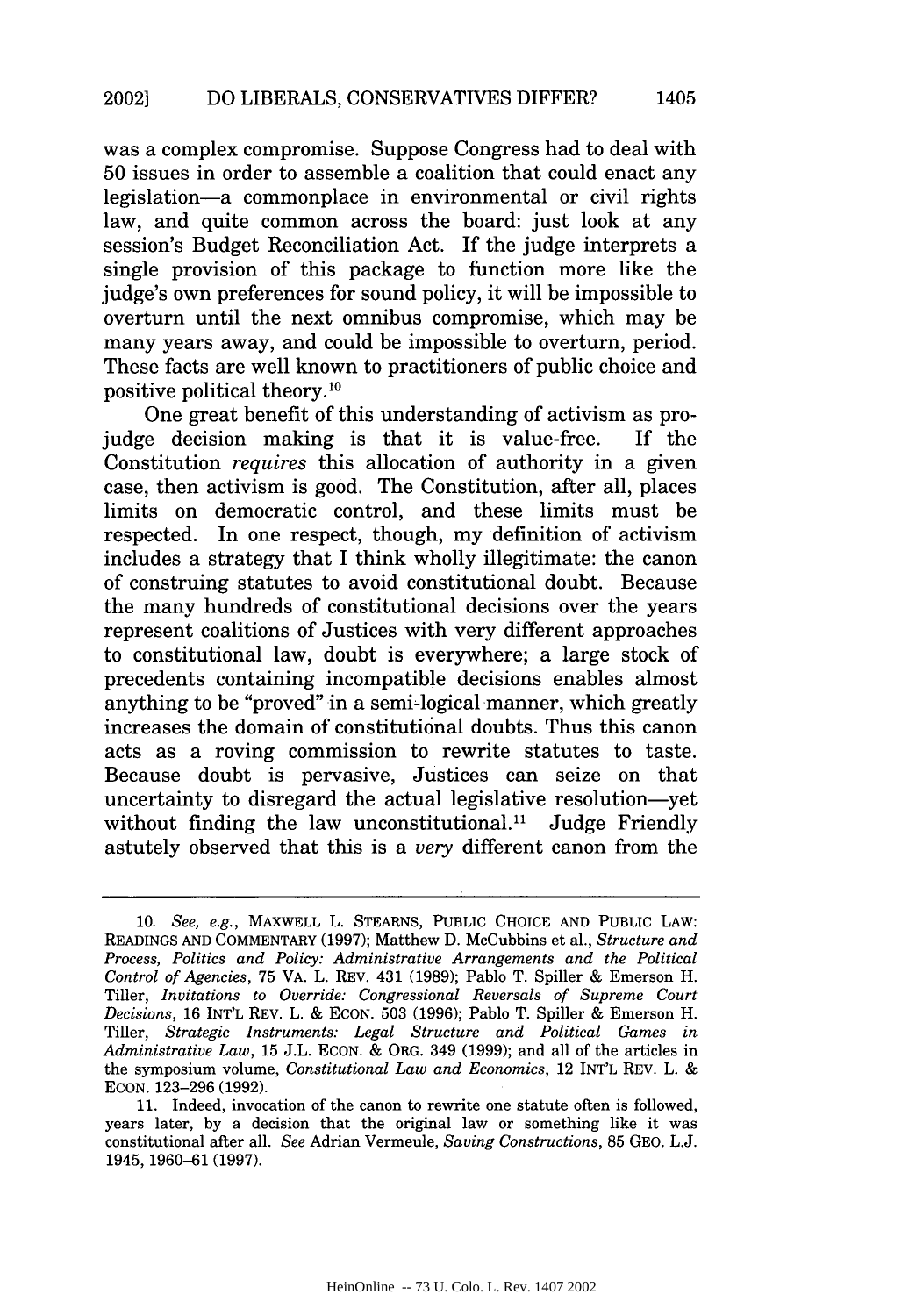one calling on judges to construe statutes to make them constitutional if possible, and that it is unlikely to represent an interpretive principle that the legislature would choose.<sup>12</sup> What is more, as Professor Kelley observes, this canon often is used to wrench the power of execution away from the<br>President.<sup>13</sup> So the constitutional-doubt canon is So the constitutional-doubt canon is simultaneously unfaithful to the statutory text and an affront to *both* of the political branches. I view it as a misuse of judicial power-though it turns out to be a canon to which all nine sitting Justices are addicted. <sup>14</sup>

A second benefit of my definition is that it enables us to go out and count activist decisions-to count them in a fashion on which liberals and conservatives should agree. Professor Young recognizes this benefit of Judge Posner's definition of activism (though his is limited to declarations of unconstitutionality) but believes that there is a corresponding flaw: Sometimes laws are declared unconstitutional because of *stare decisis,* a doctrine of restraint.<sup>15</sup> Young gives *Dickerson v. United States*<sup>16</sup> as an example. Seven Justices voted to hold 18 U.S.C. §3501 unconstitutional on the ground that the statute conflicts with

12.

It does not seem in any obvious, as a matter of interpretation, that the legislature would prefer a narrow construction which does not raise constitutional doubts to a broader one which does raise them. For there is always the chance, usually a good one, that the doubts will be settled favorably, and if they are not, the conceded rule of construing to avoid unconstitutionality will come into operation and save the day. People in such a heads-I-win, tails-you-lose position do not readily sacrifice it; the idea that Congress must use strong language to show that it wanted the Supreme Court even to consider the constitutional question—very likely just what Congress thinks the Justices are paid to do-seems rather fanciful.

HENRY J. FRIENDLY, BENCHMARKS 210 (1967).

15. *See* Ernest A. Young, *Judicial Activism and Conservative Politics,* 74 U. COLO. L. REV. 1139, 1179 (2002).

16. 530 U.S. 428 (2000).

<sup>13.</sup> *See* William K. Kelley, *Avoiding Constitutional Questions as a Three-Branch Problem,* 86 CORNELL L. REV. 831 (2001). Occasionally, however, the President's lawyer himself advocates use of this canon. *See id.* at 882 n.295 (collecting cases), and the two additional cases cited immediately below. On a few occasions the canon has been invoked in a case dealing directly with judicial authority. *INS v. St. Cyr,* in the Appendix, is one of these rarities.

<sup>14.</sup> Not to mention the Solicitor General. In the Clinton Administration, see the brief in *Miller v. French* (cited in the Appendix, where the canon was invoked, unsuccessfully, in an effort to transfer power from states to the federal courts); and in the Bush Administration, see the brief in *Raygor v. University of Minnesota,* now pending.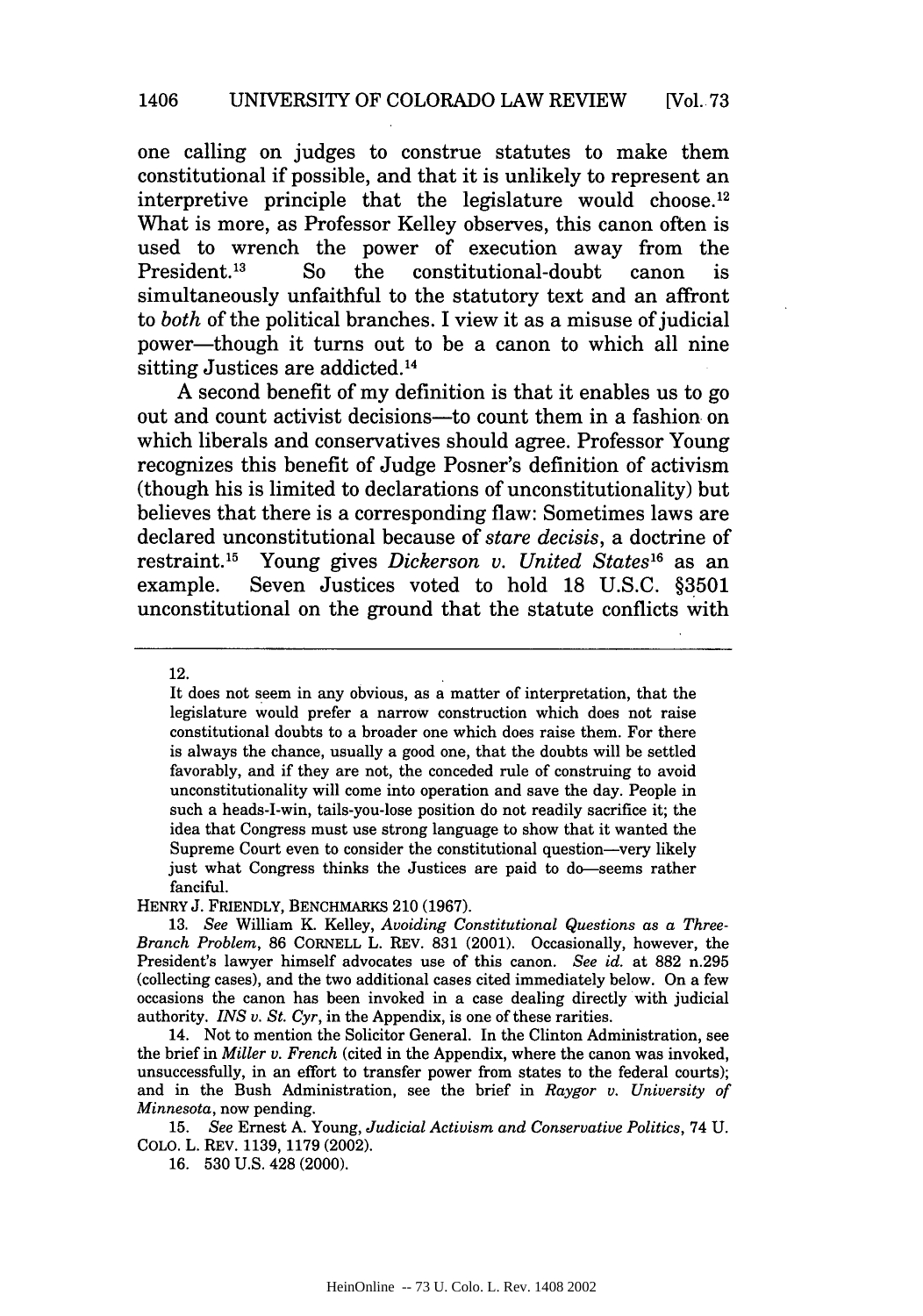a third of the argument docket. As for the difference between conservatives and liberals: there isn't any. At least none that I could detect.

|                |    | Unconstitutional | Avoidance               | <b>Other Statutory</b> | Total |
|----------------|----|------------------|-------------------------|------------------------|-------|
| Rehnquist      | 9  |                  | 3                       | 10                     | 23    |
| <b>Stevens</b> | 16 |                  | 5                       | 7                      | 28    |
| O'Connor       | 11 |                  | 4                       | 11                     | 26    |
| Scalia         | 12 |                  | 4                       | 12                     | 30    |
| Kennedy        | 15 |                  | 5                       | 10                     | 30    |
| Souter         | 16 |                  | 3                       | 7                      | 26    |
| Thomas         | 14 |                  | 4                       | 12                     | 30    |
| Ginsburg       | 16 |                  | 4                       | 6                      | 26    |
| <b>Breyer</b>  | 12 | -90              | - 5                     | 7                      | 24    |
|                |    | $\cdots$         | <b>Allen Commercial</b> |                        |       |

Chief Justice Rehnquist cast the fewest activist votes, at 23, and threeJustices were tied for the most at 30 (Scalia, Kennedy, and Thomas). That's a remarkably small range. (The other five: Stevens 28; O'Connor 26; Souter 26; Ginsburg 26; Breyer 24.)

There is greater variation by *kind* of activist vote. Justices Stevens, Souter, and Ginsburg displayed the greatest constitutional activism, each casting 16 votes to hold a federal statute unconstitutional. Chief Justice Rehnquist is at the other end of the scale, with 9 activist constitutional votes (including *Dickerson).* On statutory issues, Justices Scalia and Thomas each cast 12 anti-Executive-branch votes, while three Justices (Stevens, Souter, and Breyer) cast only 7, and Justice Ginsburg cast only 6. This shows a clear liberal/conservative difference; conservatives are more likely to reject statutory interpretations advanced by a Democratic president—though even here the difference is not great. There is no significant difference with respect to using the constitutional-doubt canon. The minimum is 3 (Rehnquist and Souter), and the maximum 5 (Stevens, Kennedy, and Breyer), with the others coming in at 4 apiece.

By my standard, *all nine are activist.* That all nine subscribe to in principle, and use in practice, the noxious canon of constitutional doubt is proof enough of this. Each of the nine declared more federal statutes unconstitutional in each Term I examined than John Marshall did in a 34-year career. And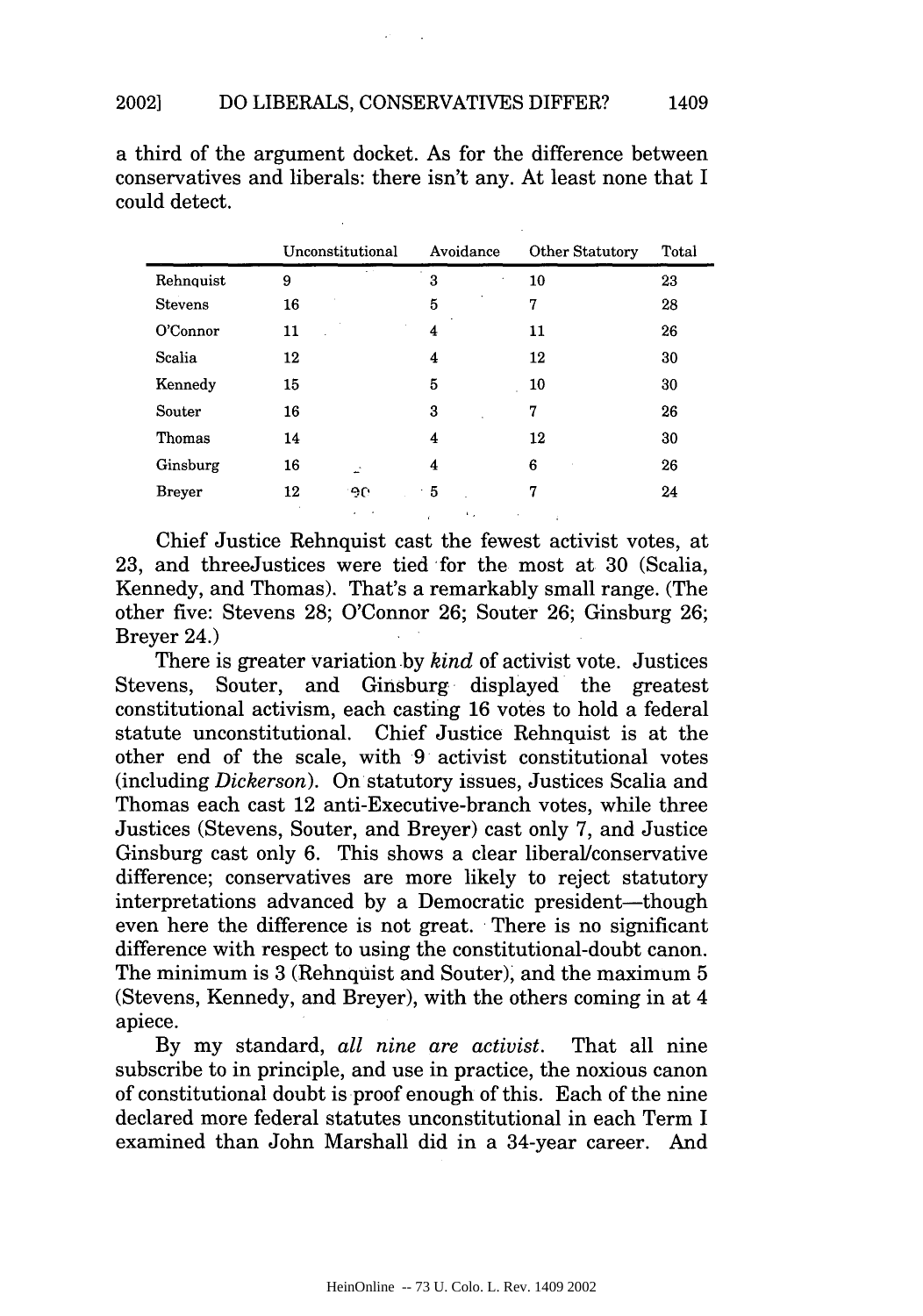there does not appear to be any significant difference on the "activism" scale between liberals and conservatives.

Perhaps my findings show that even an objective definition of activism does not capture much of value. But if that is the conclusion, then I will be happy to close this conference with a plea for the word's abolition.

## APPENDIX

*Kimel v. Florida Board of Regents,* 528 U.S. 62, 120 **S.** Ct. 631 (2000). (Rehnquist, O'Connor, Scalia, Kennedy, Thomas) (Congress lacks power under §5 of the 14th Amendment to authorize ADEA litigation in federal court.)

*Reno v. Bossier Parish School Board,* 528 U.S. 320, 120 S. Ct. 866 (2000). (Rehnquist, O'Connor, Scalia, Kennedy, Thomas) (rejects Department of Justice view of its powers under the Voting Rights Act and holds that plan may be precleared when enacted with discriminatory but not retrogressive purpose. VRA is very hard to amend.)

*Nixon v. Shrink Missouri Government PAC,* 528 U.S. 377, 120 **S.** Ct. 897 (2000). (Scalia, Kennedy, Thomas) (Dissenting Justices would hold state contribution limits unconstitutional under 1st Amendment, with clear implications for FECA.)

*Shalala v. Illinois Council on Long Term Care, Inc.,* 529 U.S. 1, 120 **S.** Ct. 1084 (2000). (Stevens, Scalia, Kennedy, Thomas) (Dissenting Justices would read Medicare Act in a way that facilitates judicial review of regulations; these Justices invoke canon of constitutional doubt. It's unclear how hard amendment would be)

*FDA v. Brown & Williamson Tobacco Corp.,* 529 U.S. 120, 120 **S.** Ct. 1291 (2000). (Rehnquist, O'Connor, Scalia, Kennedy, Thomas) (rejects FDA view that it has statutory authority to regulate tobacco products; this statute is almost impossible to amend)

*Garner v. Jones,* 529 U.S. 244, 120 **S.** Ct. 1362 (2000). (Stevens, Souter, Ginsburg) (dissenting justices would hold that change in timing of state parole hearings violates the Ex Post Facto clause, with clear implications for federal law and regulations)

*Bond v. United States,* 529 U.S. 334, 120 **S.** Ct. 1462 (2000). (Rehnquist, Stevens, O'Connor, Kennedy, Souter, Thomas, Ginsburg) (physical manipulation of a carry-on bag is a search and violates 4th Amendment unless justified) (this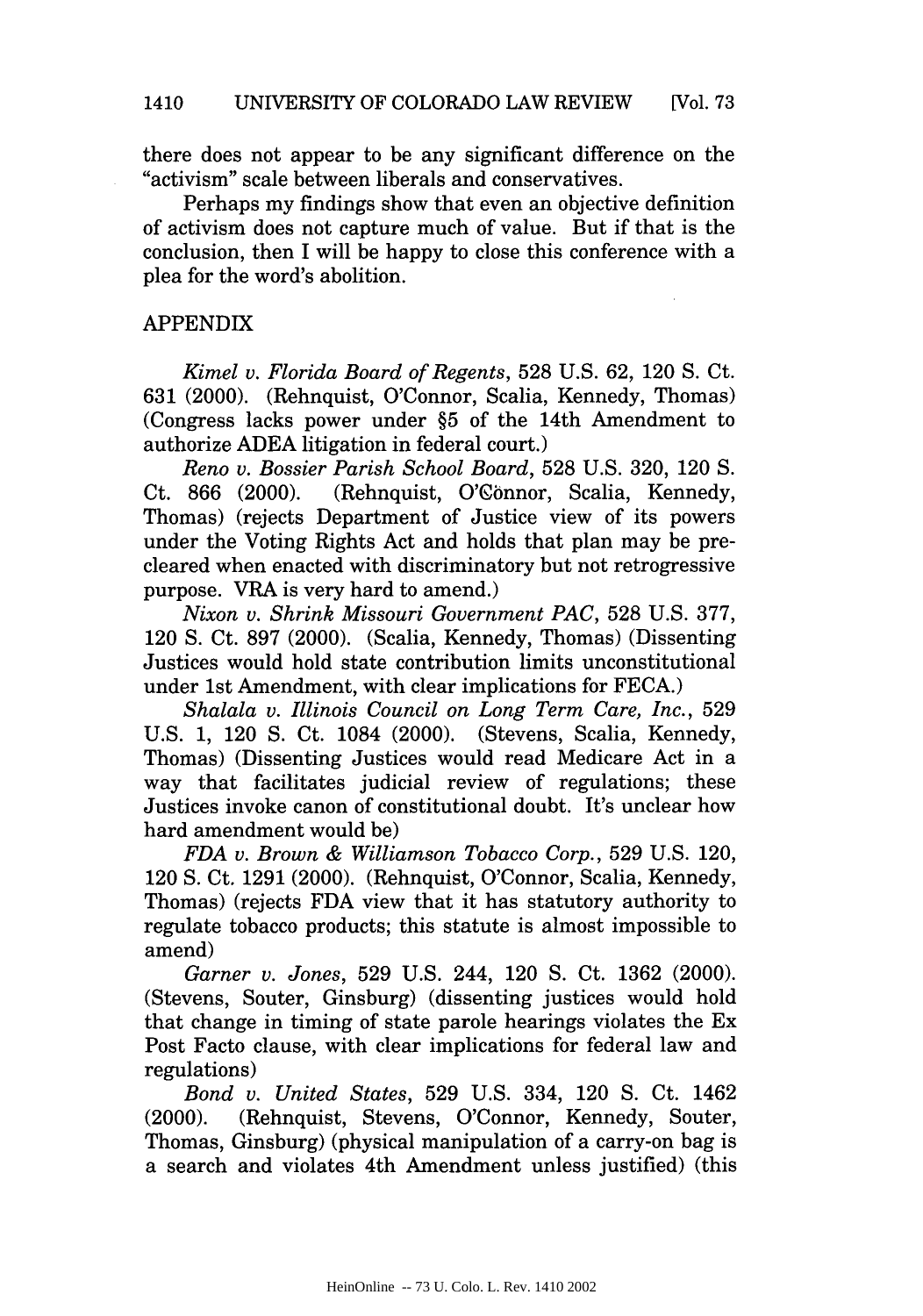rejects a federal procedure, but no specific regulation or statute)

*Norfolk Southern Ry. v. Shanklin,* 529 U.S. 344, 120 S. Ct. 1467 (2000). (Rehnquist, O'Connor, Scalia, Kennedy, Souter, Thomas, Breyer) (grant of federal funds for railroad improvement preempts state tort law) (rejects federal government's construction of a federal statute; could be thought outside my criteria because it does not constrain the national government, but amendment will be hard for public choice reasons)

*Williams v. Taylor,* 529 U.S. 362, 120 **S.** Ct. 1495 (2000). (Stevens, Souter, Ginsburg, Breyer) (these four Justices would have construed a part of the AEDPA to authorize greater federal review of state judgments, in a way that given historical stickiness of §2254 and the nature of the package would have been almost impossible to amend)

*Carmell v. Texas,* 529 U.S. 513, 120 **S.** Ct. 1620 (2000). (Stevens, Scalia, Souter, Thomas, Breyer) (change in law of evidence violates Ex Post Facto clause; U.S. effect hard to pin down, but Solicitor General participated in support of state)

*Christensen v. Harris County,* 529 U.S. 576, 120 **S.** Ct. 1655 (2000). (Rehnquist, O'Connor, Scalia, Kennedy, Souter, Thomas) (section of FLSA requiring public employer to honor reasonable request for use of compensatory time does not prohibit employer from forcing employees to use accrued time; rejects Department of Labor view of statute it administers, and amendment of FLSA has been difficult in past)

*United States v. Morrison,* 529 U.S. 598, 120 S. Ct. 1740 (2000). (Rehnquist, O'Connor, Scalia, Kennedy, Thomas) (Commerce Clause does not provide authority for 42 U.S.C. §13981, part of the Violence Against Women Act of 1994)

*Vermont Agency of Natural Resources v. United States ex rel Stevens,* 529 U.S. 765, 120 S. Ct. 1858 (2000). (Rehnquist, O'Connor, Scalia, Kennedy, Thomas, Ginsburg, Breyer) (qui tam provisions in False Claims Act do not authorize suits against states) (invokes doctrine of constitutional doubt; also may be hard to amend)

*United States v. Playboy Entertainment Group, Inc.,* 529 U.S. 803, 120 **S.** Ct. 1878 (2000). (Rehnquist, Stevens, Kennedy, Thomas, Ginsburg) (signal-bleed provisions of Telecommunications Act violate 1st Amendment)

*Jones v. United States,* 529 U.S. 848, 120 **S.** Ct. 1904 (2000). (Rehnquist, Stevens, O'Connor, Scalia, Kennedy,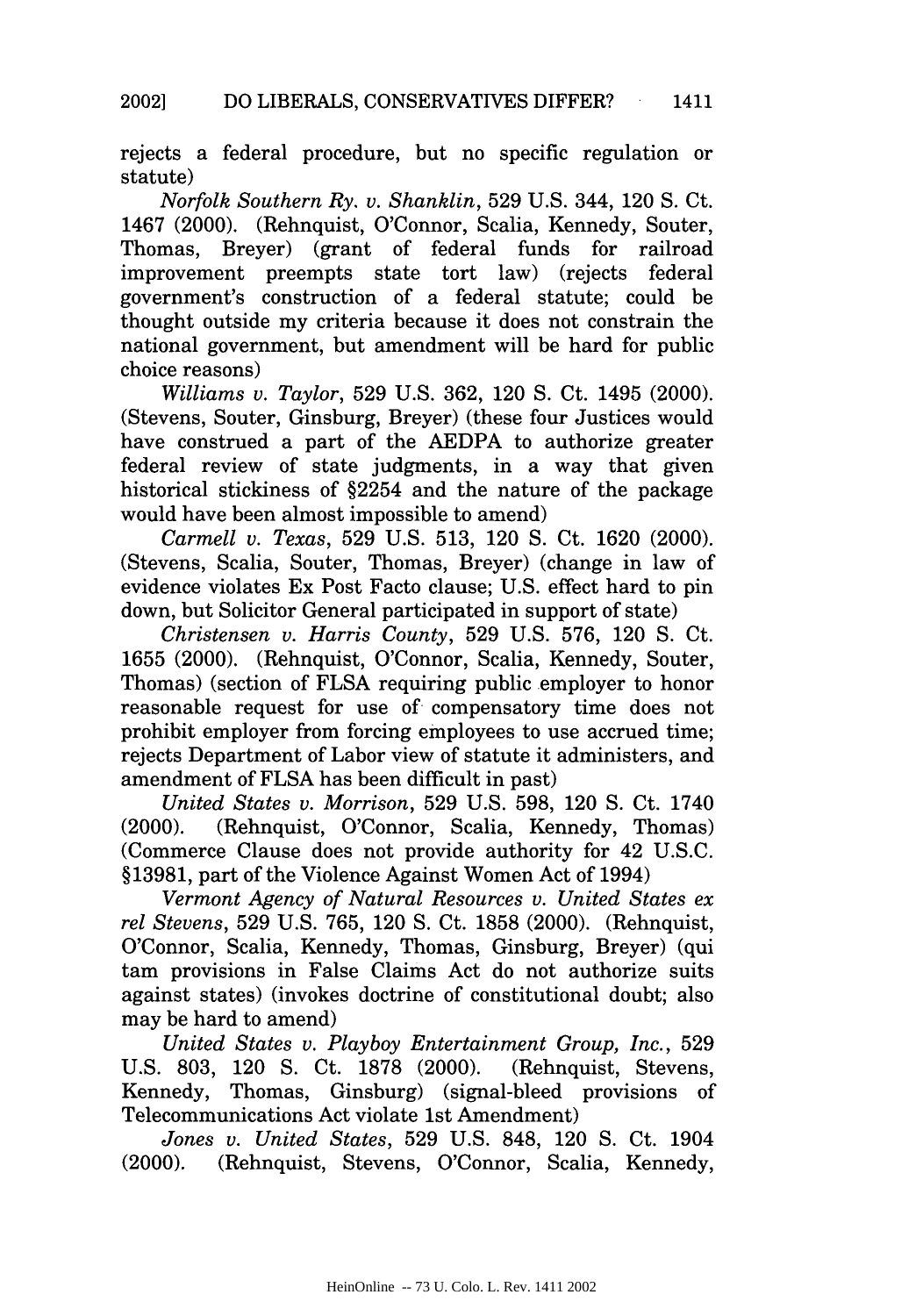Souter, Thomas, Ginsburg, Breyer) (interpreting 18 U.S.C. §844(i) as inapplicable to arson of private residence, in order to avoid constitutional question) (not clear whether this rule was essential to holding, but it was invoked expressly)

*United States v. Hubbell,* 530 U.S. 27, 120 **S.** Ct. 2037 (2000). (Stevens, O'Connor, Scalia, Kennedy, Souter, Thomas, Ginsburg, Breyer) (Self- Incrimination clause means that grant of immunity for document production covers act of production)

*Sims v. Apfel,* 530 U.S. 103, 120 **S.** Ct. 2080 (2000). (Stevens, O'Connor, Souter, Thomas, Ginsburg) (failure to exhaust issues before Appeals Council in Social Security disability appeal does not block judicial review) (rejects U.S. view of statute it administers, but not clear how hard amendment would be)

*Miller v. French, 530 U.S. 327y*<sup>120</sup> S. Ct. 2246 (2000). (Rehnquist, O'Connor, Scalia, Kennedy, Souter, Thomas, Ginsburg) (rejects U.S. view that the institutional-reform provisions in the PLRA are subject to equitable modification by court; this will prove very hard to amend because it is part of a much larger package—thus it is "activist" even though the majority is certainly correct on merits. But Stevens & Breyer, dissenting on this issue, invoke the constitutional-doubt canon and hence are more activist, and they get the credit for this case.)

*Dickerson v. United States,* 530 U.S. 428, 120 **S.** Ct. 2326 (2000). (Rehnquist, Stevens, O'Connor, Kennedy, Souter, Ginsburg, Breyer) (18 U.S.C. §3501 is unconstitutional because it contradicts Miranda v. Arizona)

*Apprendi v. New Jersey,* 530 U.S. 466, 120 **S.** Ct. 2348 (2000). (Stevens, Scalia, Souter, Thomas, Ginsburg) (Due Process clause requires certain sentencing factors to be determined by jury beyond a reasonable doubt) (this state case has had a powerful effect on many federal criminal statutes and the Sentencing Guidelines)

*Hill v. Colorado,* 530 U.S. 703, 120 **S.** Ct. 2480 (2000). (Scalia, Kennedy, Thomas) (dissenting justices would have held a state buffer-zone law concerning abortion clinics unconstitutional under 1st Amendment) (effect on federal laws uncertain, but Solicitor General filed brief in support of state)

*Mitchell v. Helms,* 530 U.S. 793, 120 **S.** Ct. 2530 (2000). (Stevens, Souter, Ginsburg) (dissenting Justices would have held Ch. 2 of Title I of Elementary and Secondary Education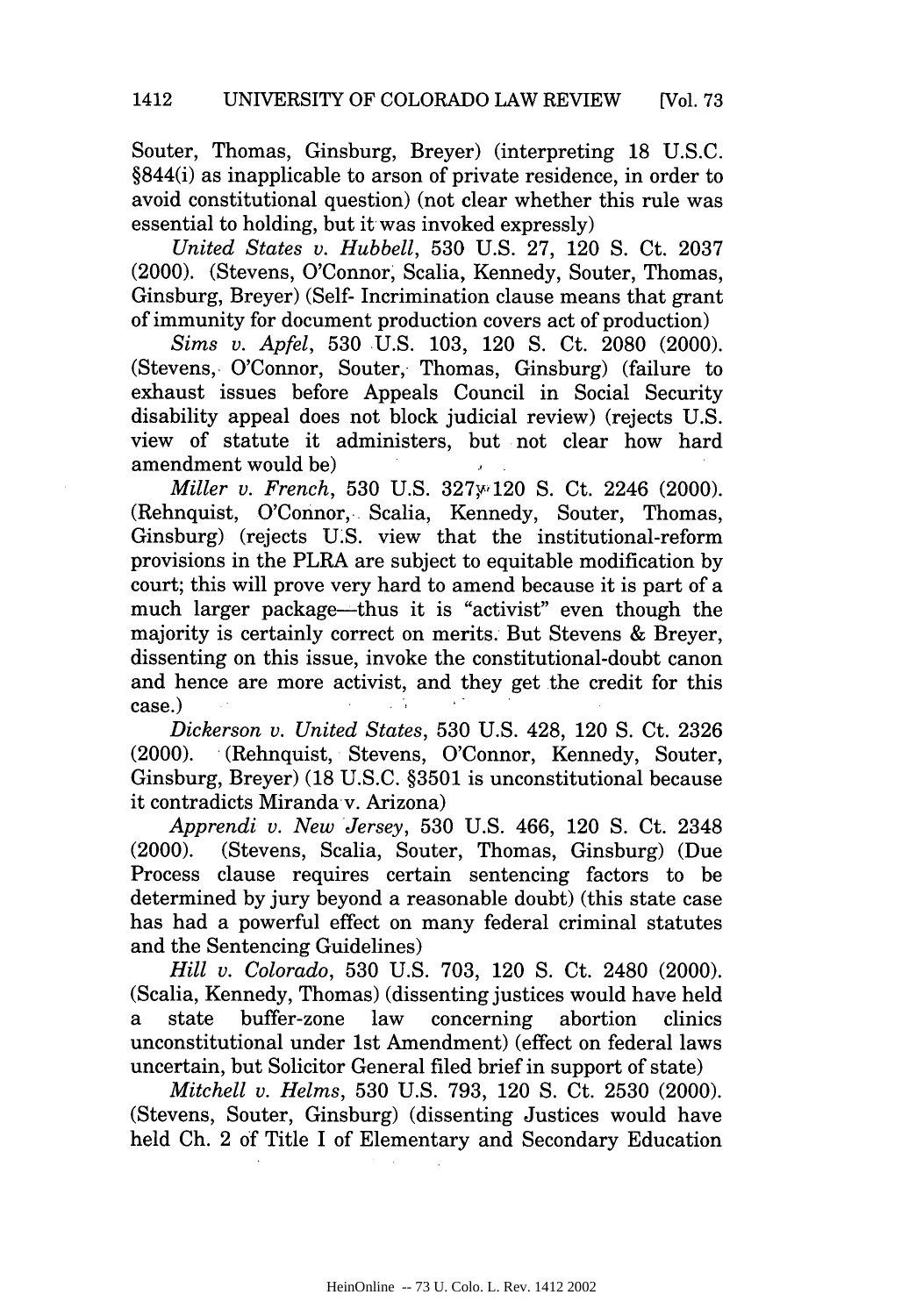Act of 1965 unconstitutional under Establishment Clause of 1st Amendment)

*Stenberg v. Carhart,* 530 U.S. 914, 120 **S.** Ct. 2597 (2000). (Stevens, O'Connor, Souter, Ginsburg, Breyer) (partial-birth abortion laws held to violate Due Process clause; direct application to federal law passed by Congress but vetoed by Pres. Clinton, and sure to have been passed again if case had come out the other way)

*Indianapolis v. Edmond,* 531 U.S. 32, 121 S. Ct. 447 (2000). (Stevens, O'Connor, Kennedy, Souter, Ginsburg, Breyer) (auto checkpoints for drugs violate 4th Amendment)

*Solid Waste Agency of Northern Cook County v. U.S. Army Corps of Engineers,* 531 U.S. 159, 121 **S.** Ct. 675 (2001). (Rehnquist, O'Connor, Scalia, Kennedy, Thomas) (Corps' definition of "navigable waters" held not authorized by Clean Water Act; invocation of the constitutional-doubt rule combined with a clear-statement rule; also will prove very hard to amend)

*Illinois v. McArthur,* 531 U.S. 326, 121 S. Ct. 946 (2001). (Stevens) (dissenting Justice would have held that it violates 4th Amendment to prevent a person from entering a house while a warrant is being obtained)

*Board of Trustees of University of Alabama v. Garrett,* 531 U.S. 356, 121 S. Ct. 955 (2001). (Rehnquist, O'Connor, Scalia, Kennedy, Thomas) (Congress lacks power under §5 of the 14th Amendment to authorize ADA litigation in federal court)

*Central Green Co. v. United States,* 531 U.S. 435, 121 **S.** Ct. 1005 (2001). (Rehnquist, Stevens, O'Connor, Scalia, Kennedy, Souter, Thomas, Ginsburg, Breyer) (defines "flood waters" for purposes of FTCA exemption adversely to US position; difficulty of amendment unclear)

*Legal Services Corp. v. Velazquez,* 531 U.S. 533, 121 **S.** Ct. 1043 (2001). (Stevens, Kennedy, Souter, Ginsburg, Breyer) (statute blocking LSC from underwriting challenges to welfare laws violates 1st Amendment)

*Department of the Interior v. Klamath Water Users Protective Ass'n,* 532 U.S. 1, 121 **S.** Ct. 1060 (2001). (Rehnquist, Stevens, O'Connor, Scalia, Kennedy, Souter, Thomas, Ginsburg, Breyer) (rejects US interpretation of the inter-agency memorandum exception to the FOIA; amendment likely to be difficult)

*Circuit City Stores, Inc. v. Adams,* 532 U.S. 105, 121 **S.** Ct. 1302 (2001). (Rehnquist, O'Connor, Scalia, Kennedy, Thomas)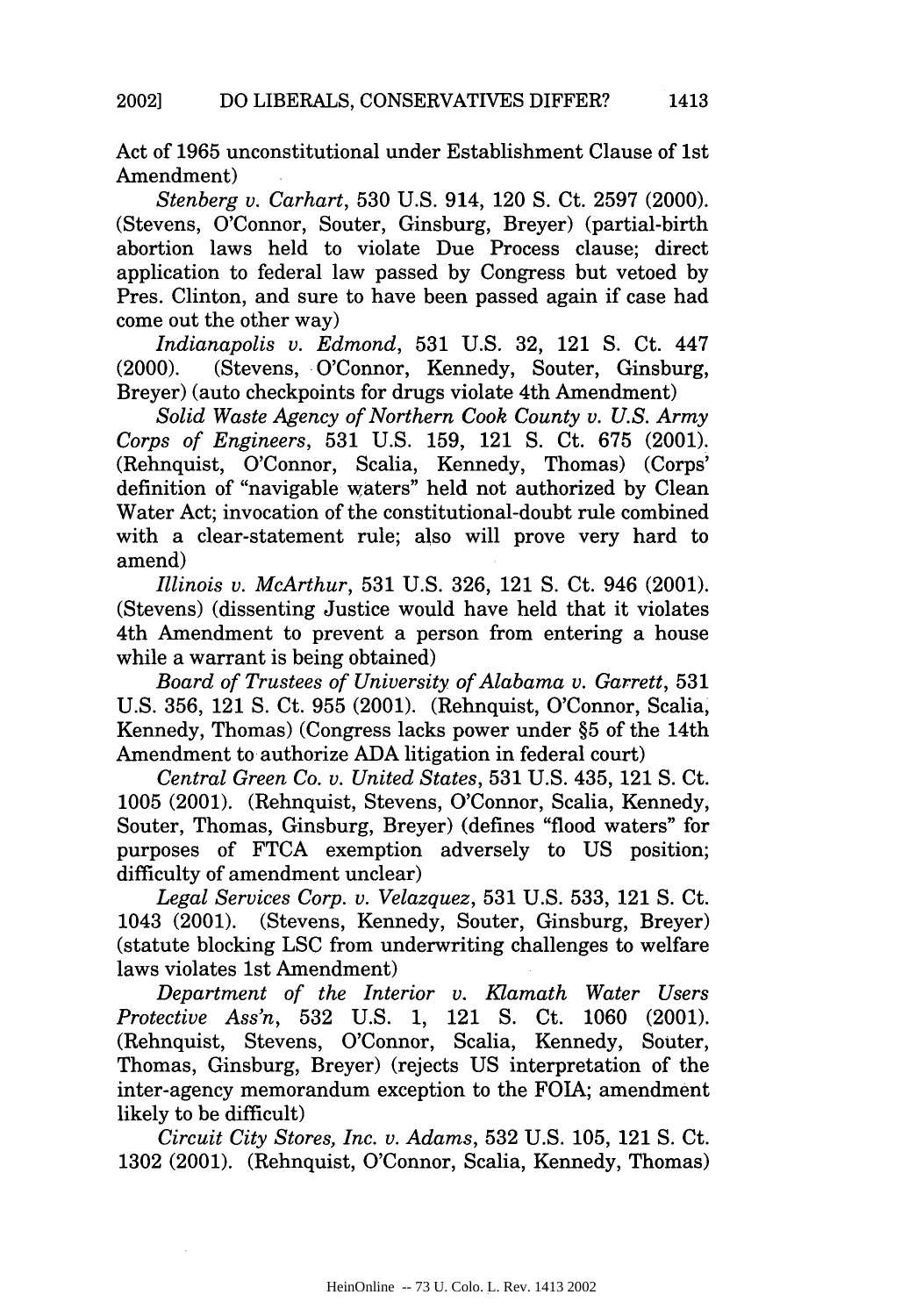(interprets Federal Arbitration Act to apply to employment contracts, other than those in transportation industries; this rejects Solicitor General and NLRB interpretation and may prove hard to amend)

*Egelhoff v. Egelhoff,* 532 U.S. 141, 121 S. Ct. 1322 (2001). (Stevens, Breyer) (dissenting Justices would have rejected Solicitor General and Department of Labor view of the relatedto preemption clause in ERISA; difficulty of amendment unclear)

*Texas v. Cobb,* 532 U.S. 162, 121 **S.** Ct. 1335 (2001). (Stevens, Souter, Ginsburg, Breyer) (dissenting Justices would have held that invocation of right to counsel on one crime bars questioning on all related acts, even though they would not be the "same offense" for double jeopardy purposes)

*Alexander v. Sandoval,* 532 U.S. 275, 121 **S.** Ct. 1511 (2001). (Rehnquist, O'Connor, Scalia, Kennedy, Thomas) (Title VI does not authorize a private right of action on a disparateimpact theory; rejects Department of Justice interpretation of both statute and regulations and will be hard to amend)

*Atwater v. Lago Vista,* 532 U.S. 318, 121 **S.** Ct. 1536 (2001). (Stevens, O'Connor, Ginsburg, Breyer) (dissenting Justices would have held that 4th Amendment bars arrest for a fineonly offense)

*Daniels v. United States,* 532 U.S. 374, 121 **S.** Ct. 1578 (2001). (Stevens, Souter, Ginsburg, Breyer) (dissenting Justices would have held that 28 U.S.C. § 2255 and Constitution allow indirect collateral attack on prior conviction used for recidivist enhancement)

*Bartnicki v. Vopper,* 532 U.S. 514, 121 **S.** Ct. 1753 (2001). (Stevens, O'Connor, Kennedy, Souter, Ginsburg, Breyer) (antidissemination provisions in federal wiretap statutes violate 1st Amendment to the extent the public may be interested in the communications' contents)

*United States v. Hatter,* 532 U.S. 557, 121 **S.** Ct. 1782 (2001). (Rehnquist, Scalia, Kennedy, Souter, Thomas, Ginsburg, Breyer) (application of Social Security taxes to judges already in office violates Article III; Scalia & Thomas also would have held application of Medicare tax to judges unconstitutional). (This is the only case with recusals; Stevens and O'Connor did not participate; and since all seven sitting Justices cast activist votes, extrapolation means...)

*Buckhannon Board & Care Home, Inc. v. West Virginia Department of Health & Human Resources,* 532 U.S. 598, 121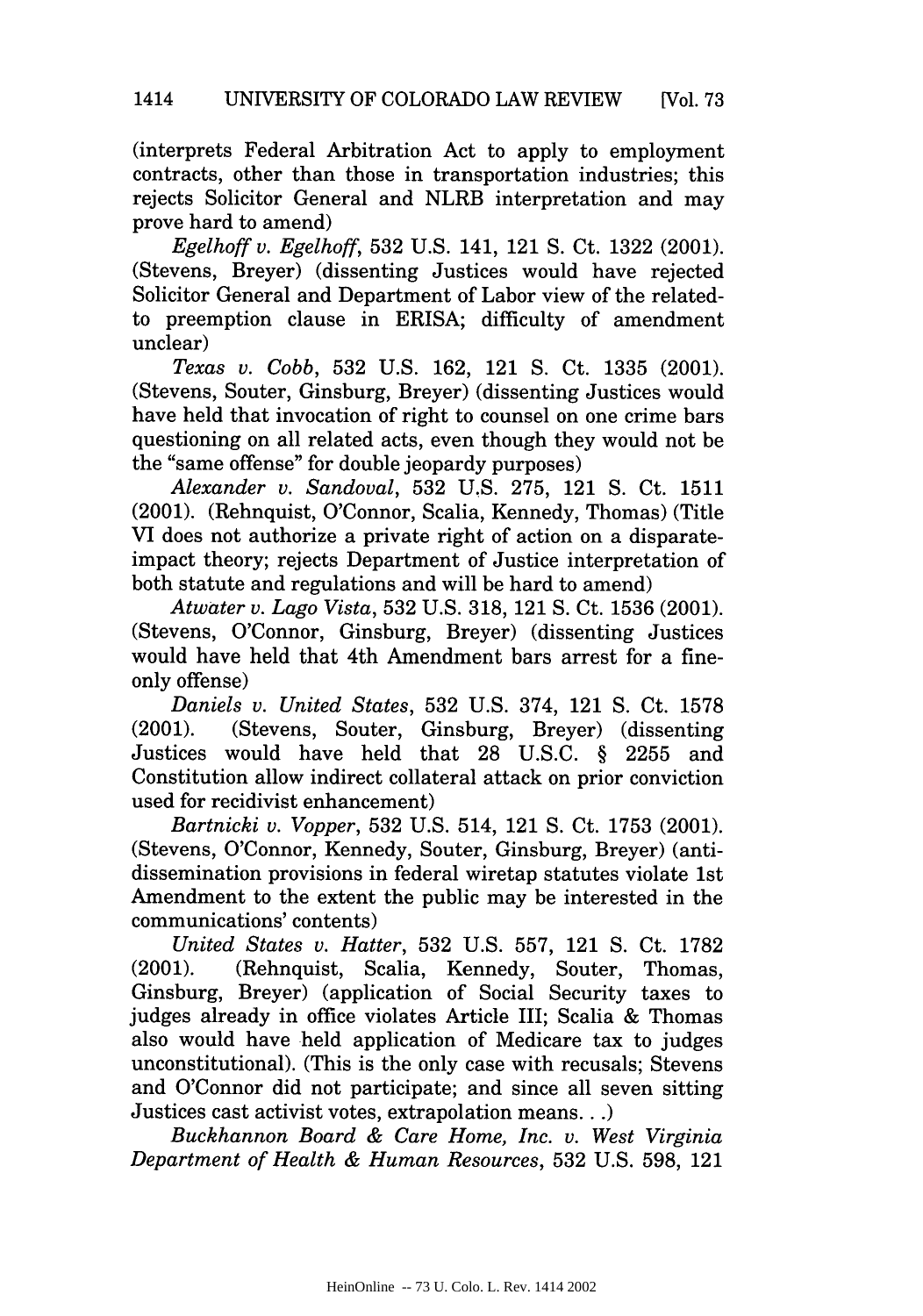S. Ct. 1835 (2001). (Rehnquist, O'Connor, Scalia, Kennedy, Thomas) (only a judgment or an explicit settlement altering legal relations makes the plaintiff a "prevailing party" for purposes of statutes shifting attorneys' fees; difficulty of amendment unclear)

*NLRB v. Kentucky River Community Care, Inc.,* 532 U.S. 706, 121 S. Ct. 1861 (2001). (Rehnquist, O'Connor, Scalia, Kennedy, Thomas) (Court rejects Labor Board's interpretation of "supervisor" under the NLRA)

*PGA Tour, Inc. v. Martin,* 532 U.S. 661, 121 S. Ct. 1879 (2001). (Scalia, Thomas) (dissenting Justices would have rejected EEOC's interpretation of the public-accommodation and reasonable-accommodation provisions in the Americans With Disabilities Act as applied to professional sports)

*Kyllo v. United Stateg,* 533 U.S. 27, 121 **S.** Ct. 2038 (2001). (Scalia, Souter, Thomas, Ginsburg, Breyer) (detection with thermal imager of heat emanating from home is a "search" under 4th Amendment that must be supported by probable cause and a warrant)

*Tuan Anh Nguyen v. INS,* 533 U.S. 53, 121 **S.** Ct. 2053 (2001). (O'Connor, Souter, Ginsburg, Breyer) (dissenting Justices would have held unconstitutional portions of the immigration laws governing citizenship of children born abroad when only father is a U.S. national)

*INS v. St. Cyr,* 533 U.S. 289, 121 S. Ct. 2271 (2001). (Stevens, Kennedy, Souter, Ginsburg, Breyer) (invoking the constitutional-doubt rule, the majority holds that amendments to the immigration laws neither block review by district courts of deportation orders nor bar discretionary relief for aliens who pleaded guilty to certain crimes before the amendments)

*United States v. United Foods, Inc.,* 533 U.S. 405, 121 **S.** Ct. 2334 (2001). (Rehnquist, Stevens, Scalia, Kennedy, Souter, Thomas) (mandatory contributions from agricultural producers to certain funds used for advertising violate 1st Amendment)

*FEC v. Colorado Republican Federal Campaign Committee,* 533 U.S. 431, 121 **S.** Ct. 2351 (2001). (Rehnquist, Scalia, Kennedy, Thomas) (dissenting Justices would have held that FECA's limits on coordination of candidate and party expenditures, designed to enforce contribution limits, violate the 1st Amendment)

*Lorillard Tobacco Co. v. Reilly,* 533 U.S. 525, 121 **S.** Ct. 2404 (2001). (parts of this decision may fit some of my categories, but it nominally applies only to state regulations,